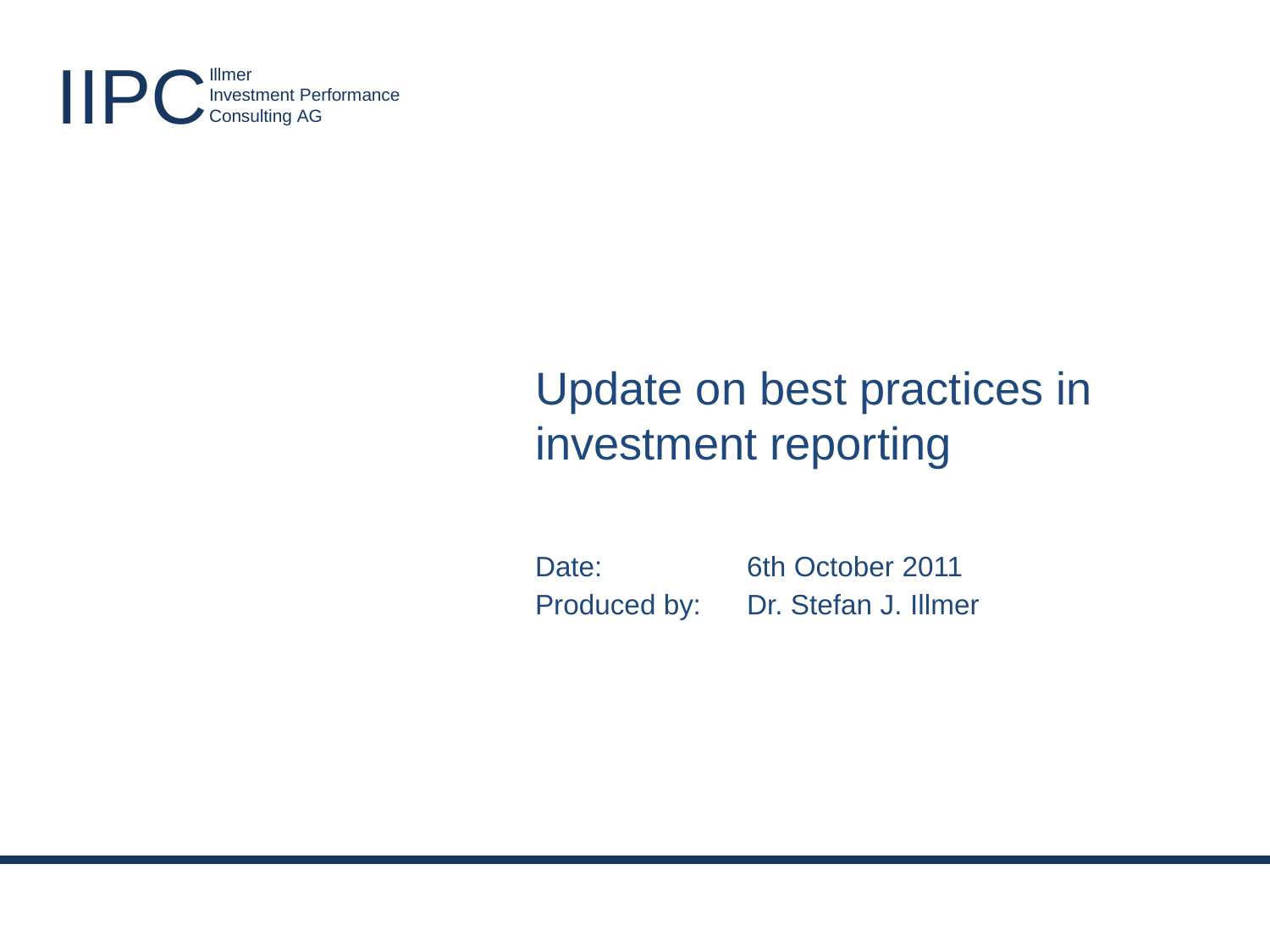#### Basic idea behind the need for best practices

#### GIPS Standards



... but what about investment reporting to existing clients?

Prospective clients gain from improved transparency.

| <b><i>PERMANENT IN PAR</i></b>        |                                                                |                              |              |                               |                 |                     |
|---------------------------------------|----------------------------------------------------------------|------------------------------|--------------|-------------------------------|-----------------|---------------------|
| Science Management Palace             |                                                                |                              |              |                               |                 |                     |
|                                       |                                                                |                              |              |                               |                 |                     |
|                                       |                                                                |                              |              |                               |                 |                     |
|                                       |                                                                | <b><i>SAMPROVING BIR</i></b> |              | <b><i>Address for New</i></b> |                 | <b>STRUMBER 200</b> |
| <b><i><u>PERMITTEN</u></i></b>        |                                                                | <b>APRIL</b>                 |              | 1.18                          |                 | mark                |
| <b>STAIRS</b>                         |                                                                | $100 - 100$                  |              | 5.68                          |                 | 19, 81%             |
|                                       |                                                                |                              |              |                               |                 |                     |
| <b>MASSACHER</b>                      |                                                                | <b>SALL</b>                  |              |                               |                 | age and the same    |
| <b>PERMANENT INFORM</b>               |                                                                |                              |              |                               |                 |                     |
|                                       |                                                                |                              |              |                               |                 |                     |
| <b><i>PARKING COMPANY OF REAL</i></b> |                                                                |                              |              |                               |                 |                     |
|                                       |                                                                |                              |              |                               |                 |                     |
|                                       |                                                                |                              |              |                               |                 |                     |
|                                       | one cars, and capital and come. One capital contracts measured |                              |              |                               |                 | $-1$                |
| <b><i>PERSONAL BRANCH</i></b>         | TARA TAR KATYANE SARA SARA SASARA SATYARA KATA SAT             |                              |              |                               |                 | <b>Britain</b>      |
| <b>Base of Alberta</b>                | <b>BERGERA BALVETA BERGALA BERGIAR LARVET BARGARET</b>         |                              |              |                               |                 | <b>HAPS</b>         |
| <b>NAME AND DESCRIPTION</b>           | BELLEY SENIE STELLEY ETCHER SENIE SENIE                        |                              |              |                               |                 | 8,68%               |
|                                       |                                                                |                              |              |                               |                 |                     |
| <b>PERMANENTARY</b>                   |                                                                |                              |              |                               |                 |                     |
| <b>ATE ALLEEN FEEL AND FEEL</b>       |                                                                |                              |              |                               |                 |                     |
|                                       |                                                                |                              |              |                               |                 |                     |
|                                       |                                                                |                              |              |                               | _               |                     |
|                                       | <b>COMMERCIAL</b>                                              |                              | <b>COMME</b> | <b>Comment of</b>             | <b>A MARINE</b> | ۰.                  |
| <b><i>CONTRACTOR</i></b>              |                                                                | 8,59%                        | \$1.00       |                               | 1,18            | <b>HEARTS</b>       |
| <b><i><u>ALCOHOL: NO</u></i></b>      |                                                                | <b>B-18 &amp;</b>            | 1, 11,       | <b>BELL</b>                   | <b>BAP</b>      | <b>TEACH</b>        |
| <b>NAME AND POST</b>                  |                                                                | <b>THE A</b>                 | 11.00        | <b>BAR 4</b>                  | 1,12            | 1,440               |
|                                       |                                                                |                              |              |                               |                 |                     |
|                                       |                                                                |                              |              |                               |                 |                     |
|                                       |                                                                |                              |              |                               |                 |                     |
|                                       |                                                                |                              |              |                               |                 |                     |
|                                       |                                                                |                              |              |                               |                 |                     |
|                                       |                                                                |                              |              |                               |                 |                     |
|                                       |                                                                |                              |              |                               |                 |                     |
|                                       |                                                                |                              |              |                               |                 |                     |
| or study showed                       |                                                                |                              |              |                               |                 |                     |
| 1941-19474-1759                       |                                                                |                              |              |                               |                 |                     |
|                                       |                                                                |                              |              |                               |                 |                     |
|                                       |                                                                |                              |              |                               |                 |                     |
| 18,885                                |                                                                |                              |              |                               |                 |                     |
| <b>SERVICE</b>                        |                                                                |                              |              |                               |                 |                     |
| <b><i>BERTH</i></b>                   |                                                                |                              |              |                               |                 |                     |
|                                       |                                                                |                              |              |                               |                 |                     |
| <b><i>SERVICE</i></b>                 |                                                                |                              |              |                               |                 |                     |
|                                       |                                                                |                              |              |                               |                 |                     |
|                                       |                                                                |                              |              |                               |                 |                     |
| <b><i><u>B.BS.</u></i></b>            |                                                                |                              |              |                               |                 |                     |
| 18,88%                                |                                                                |                              |              |                               |                 |                     |
|                                       |                                                                |                              |              |                               |                 |                     |
| <b>STATISTICS</b>                     |                                                                |                              |              |                               |                 |                     |
| $\cdots$                              |                                                                |                              |              |                               |                 |                     |
|                                       |                                                                |                              |              |                               |                 |                     |
| <b>B. 8910</b>                        |                                                                |                              |              |                               |                 |                     |
|                                       |                                                                |                              |              |                               |                 |                     |
|                                       |                                                                |                              |              |                               |                 |                     |
|                                       |                                                                |                              |              |                               |                 |                     |
|                                       |                                                                |                              |              |                               |                 |                     |
|                                       |                                                                |                              |              |                               |                 |                     |
|                                       |                                                                | <b>PERMIT ANTIACTION</b>     |              |                               |                 |                     |
|                                       |                                                                |                              |              |                               |                 |                     |

#### Investment reporting

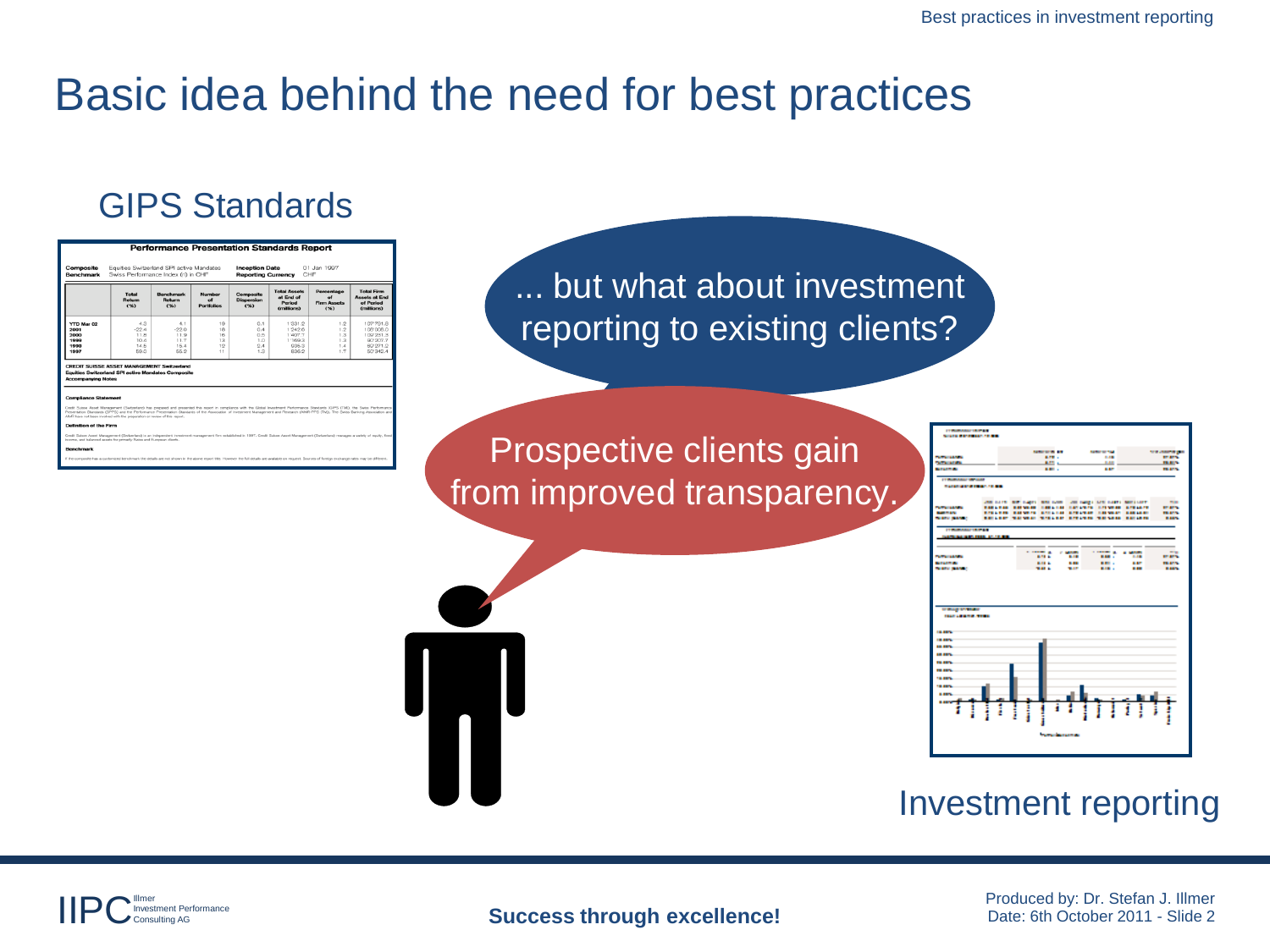#### Is there a common understanding?

$$
(1/3)
$$

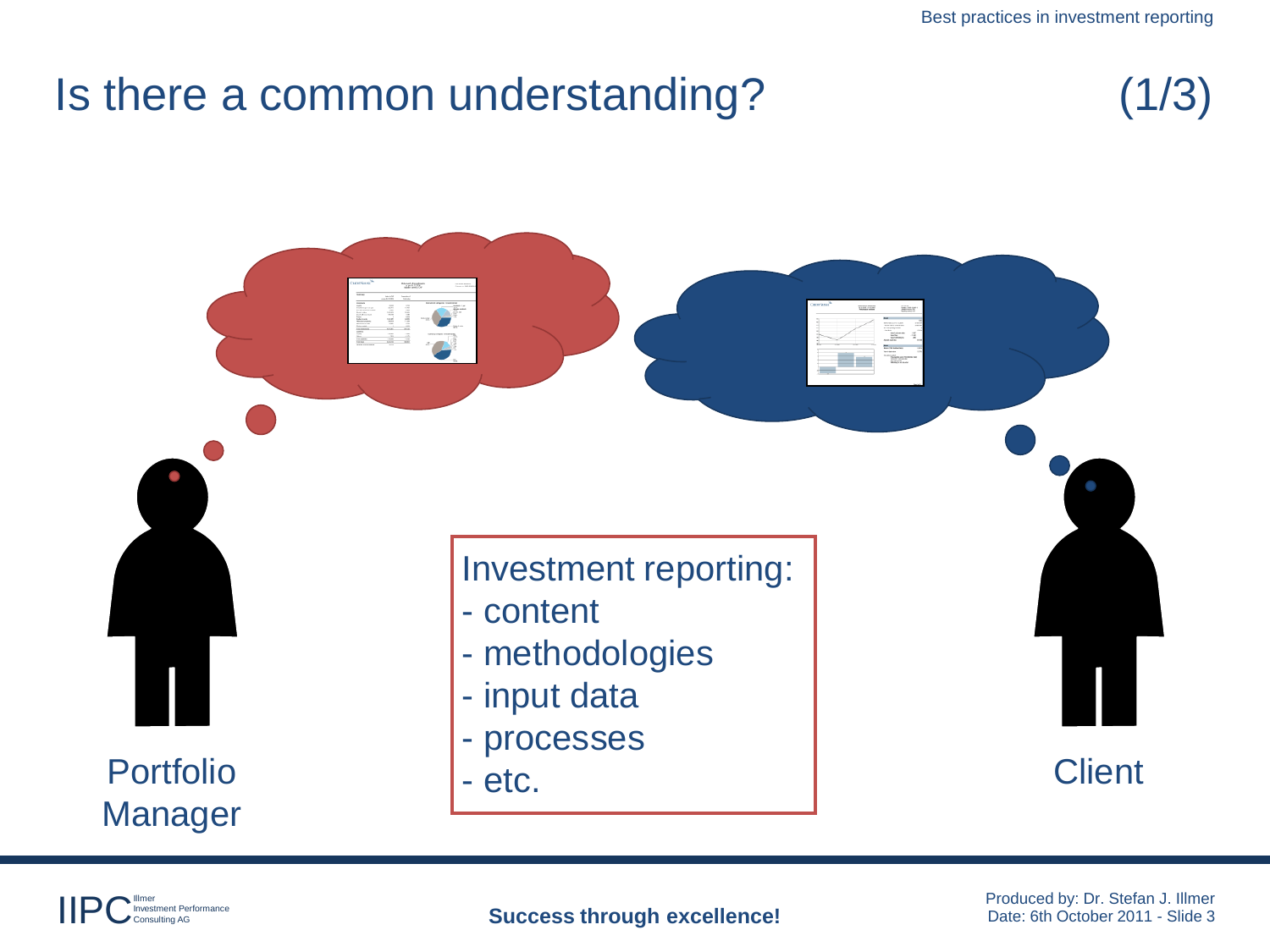# Is there a common understanding? (2a/3)





Portfolio Manager **Client** 

#### **Areas for discussion:**

- returns (TWR versus MWR),
- relevant capital if overlay or leverage,
- market value versus economical exposure,
- fees and taxes (gross versus net),
- absolute versus relative return / risk,
- definition of risk,
- reporting periods,
- underlying prices,
- valuation of illiquid investments,
- underlying reference data,
- etc.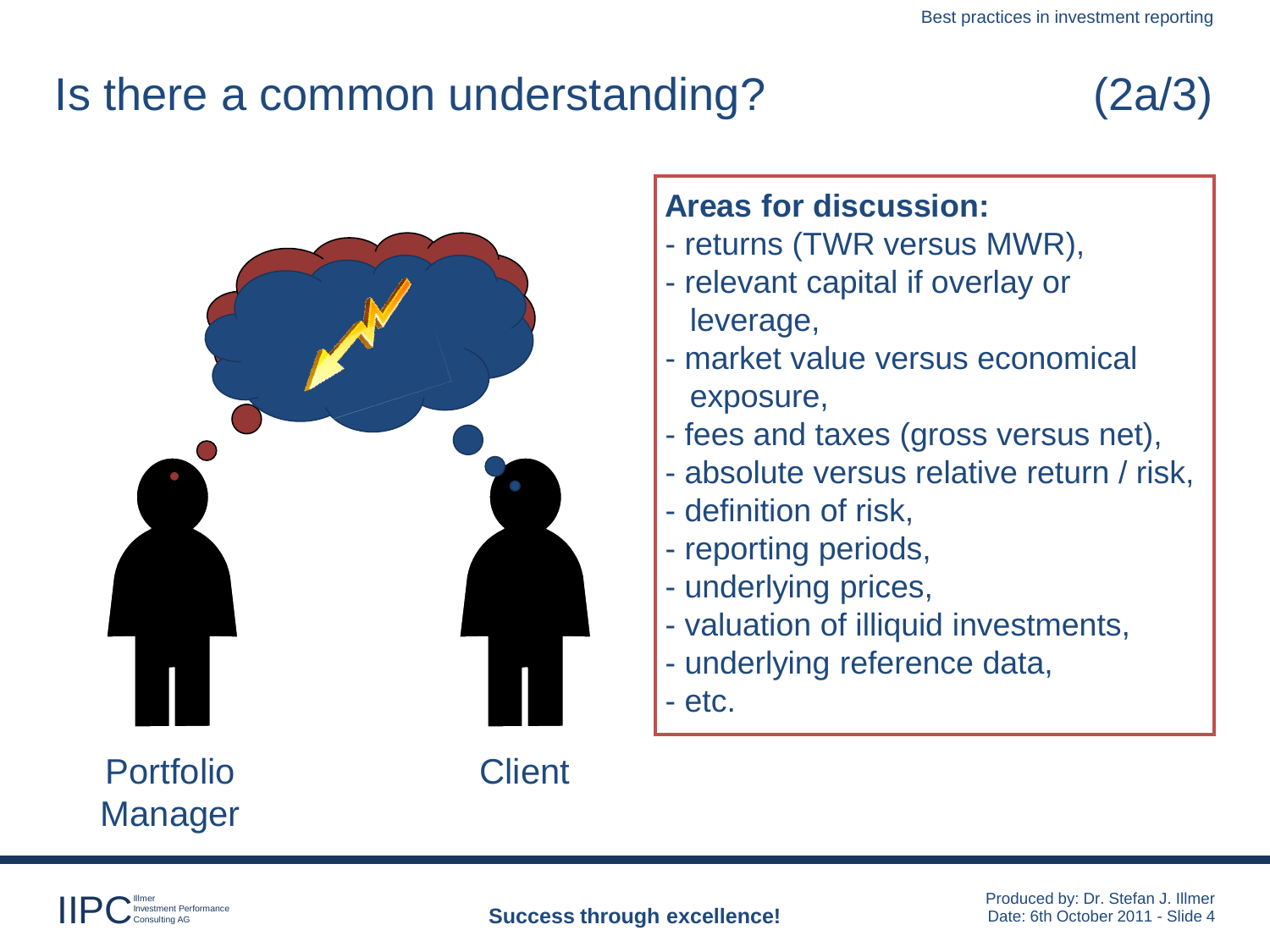#### Is there a common understanding? (2b/3)





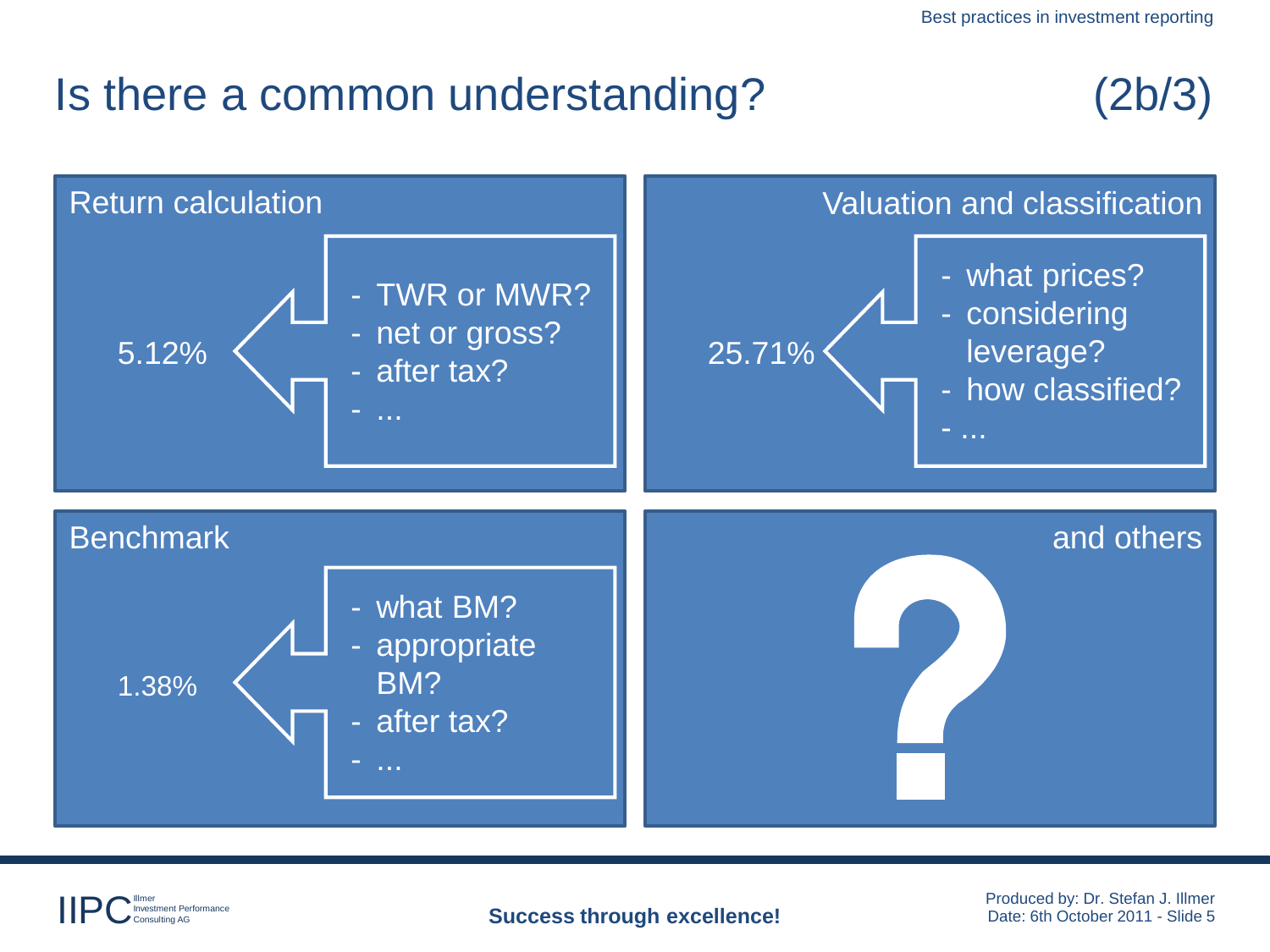Best practices in investment reporting

#### Is there a common understanding? (3/3)



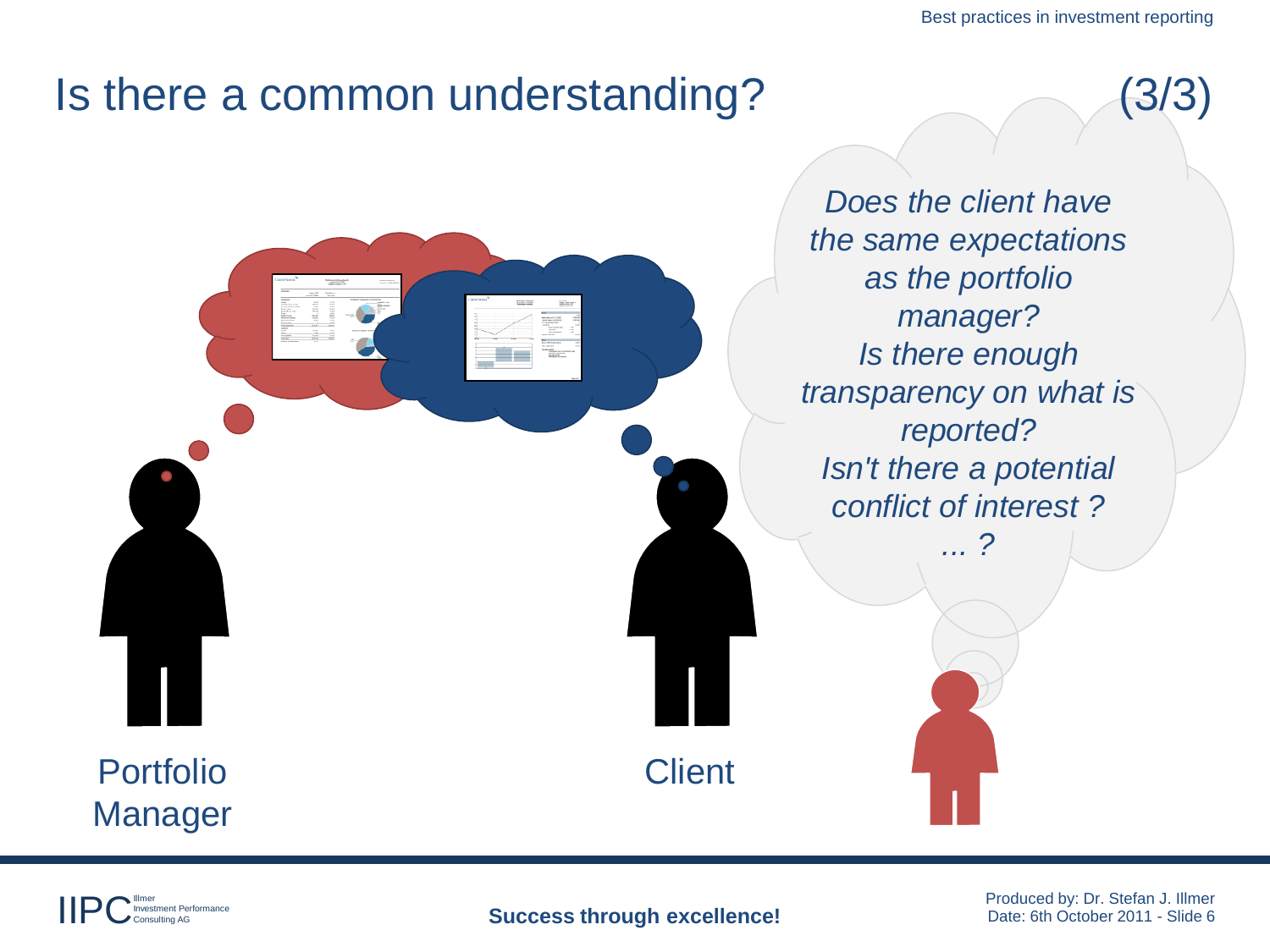## Why is guidance on investment reporting important?

**To increase transparency.** 

Illmer

...

Investment Performance

- To improve investor education.
- To enhance investment industry credibility.
- To improve communication of expectations and results.
- **To mitigate and better understand risks.**
- To reduce and understand conflicts of interests.

... for sure on a global basis and for all client segments!

Establish best practices for investment reporting to "existing" clients !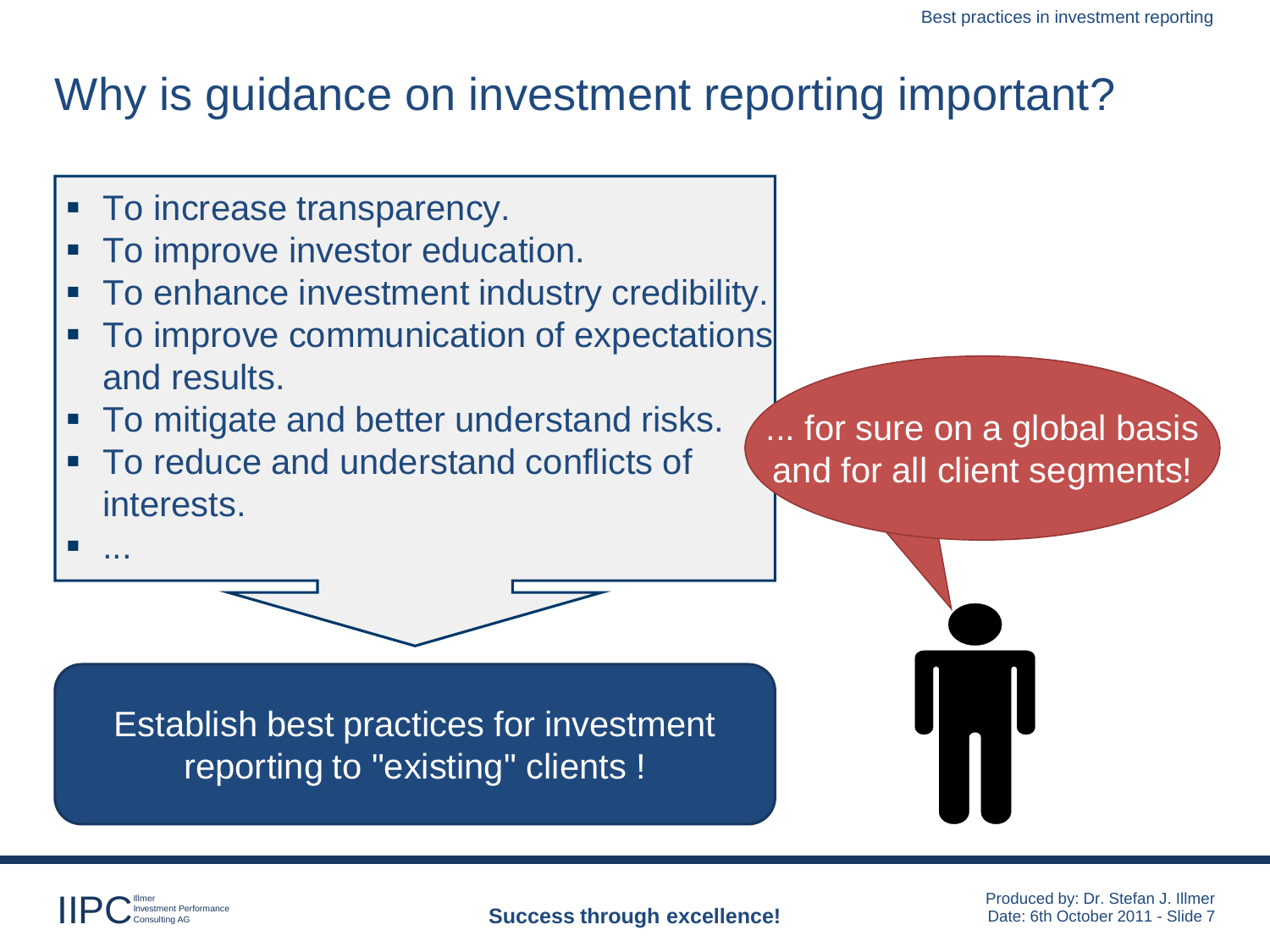# What happened so far? - Status August 2011 (1/3)

- 2001: Discussion started within the European Investment Performance Committee (EIPC => now EMEA Regional Investment Performance Subcommittee) on transparency needs with respect to performance attribution.
- 2002: EIPC published "Guidance for Users of Attribution Analysis".
- 2004: EIPC published "Guidance on Performance Attribution Presentation".
- **2005: Discussion started within the EIPC on transparency needs with** respect to investment reporting.
- 2006: EMEA RIPS published the "Guidance for Recipients of Investment Reporting" => List of questions to ask asset managers with respect to client reporting.
- 2006: Discussion started within GIPS Executive Committee and its subcommittees on transparency needs with respect to client reporting to "existing clients".

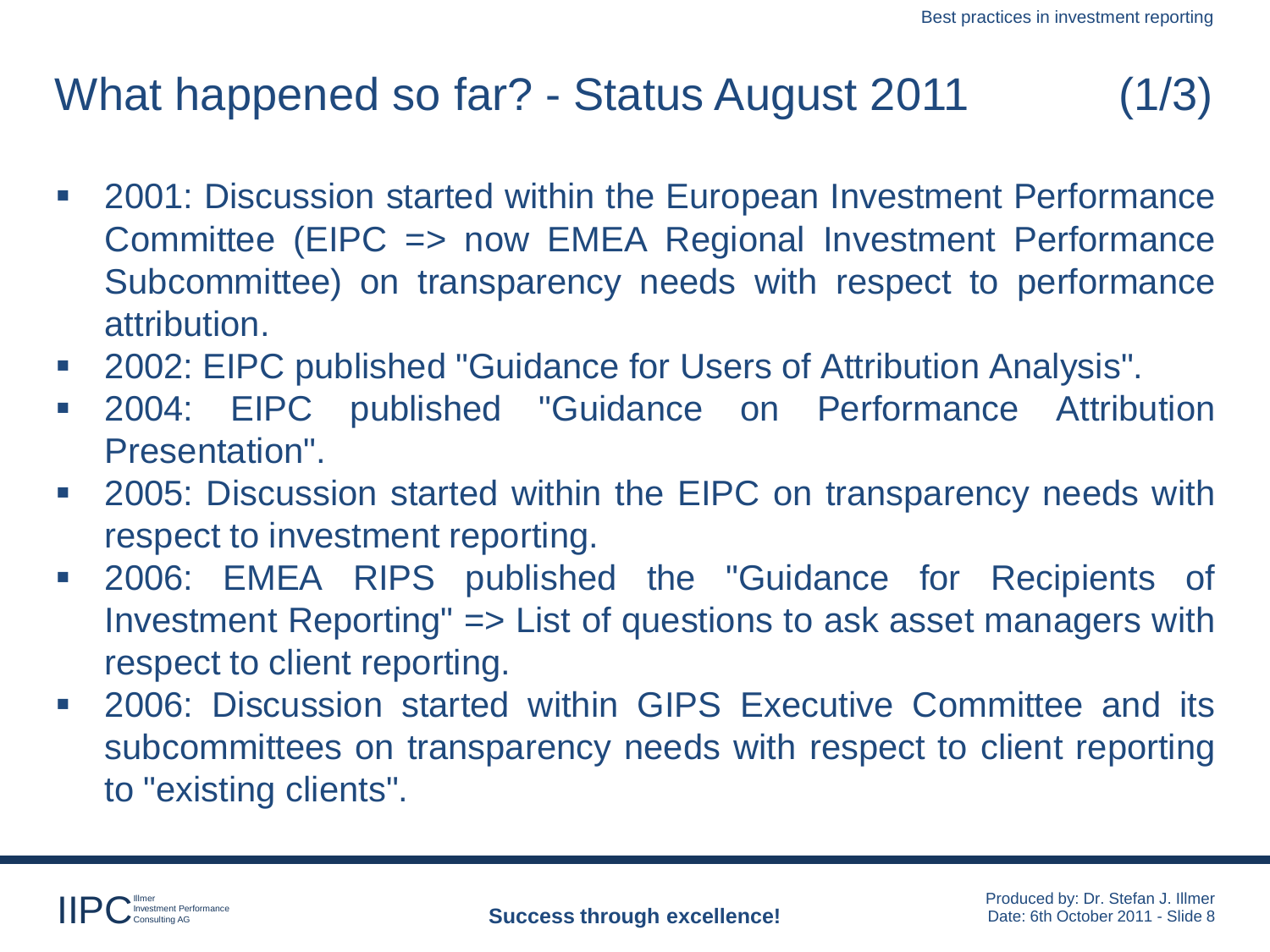# What happened so far? - Status August 2011 (2/3)

- 2009: Discussion started within CFA Institute to form a working group on guidance on investment reporting.
- 2009: Discussion started within CFA Institute to form a working group on guidance on investment reporting.
- 2009: CFA Institute decided to begin work to develop best practice guidelines for client reporting => GIPS Newsletter
- 2010: GIPS Standards 2010 includes three provisions referring to "existing clients":
	- 0.A.8: Statements referring to the performance of a single, existing client portfolio as being "calculated in accordance with the Global Investment Performance Standards" are prohibited, except when a GIPS-compliant firm reports the performance of an individual client's portfolio to that client.
	- 0.B.4: Firms should provide to each existing client, on an annual basis, a compliant presentation of the composite in which the client's portfolio is included.

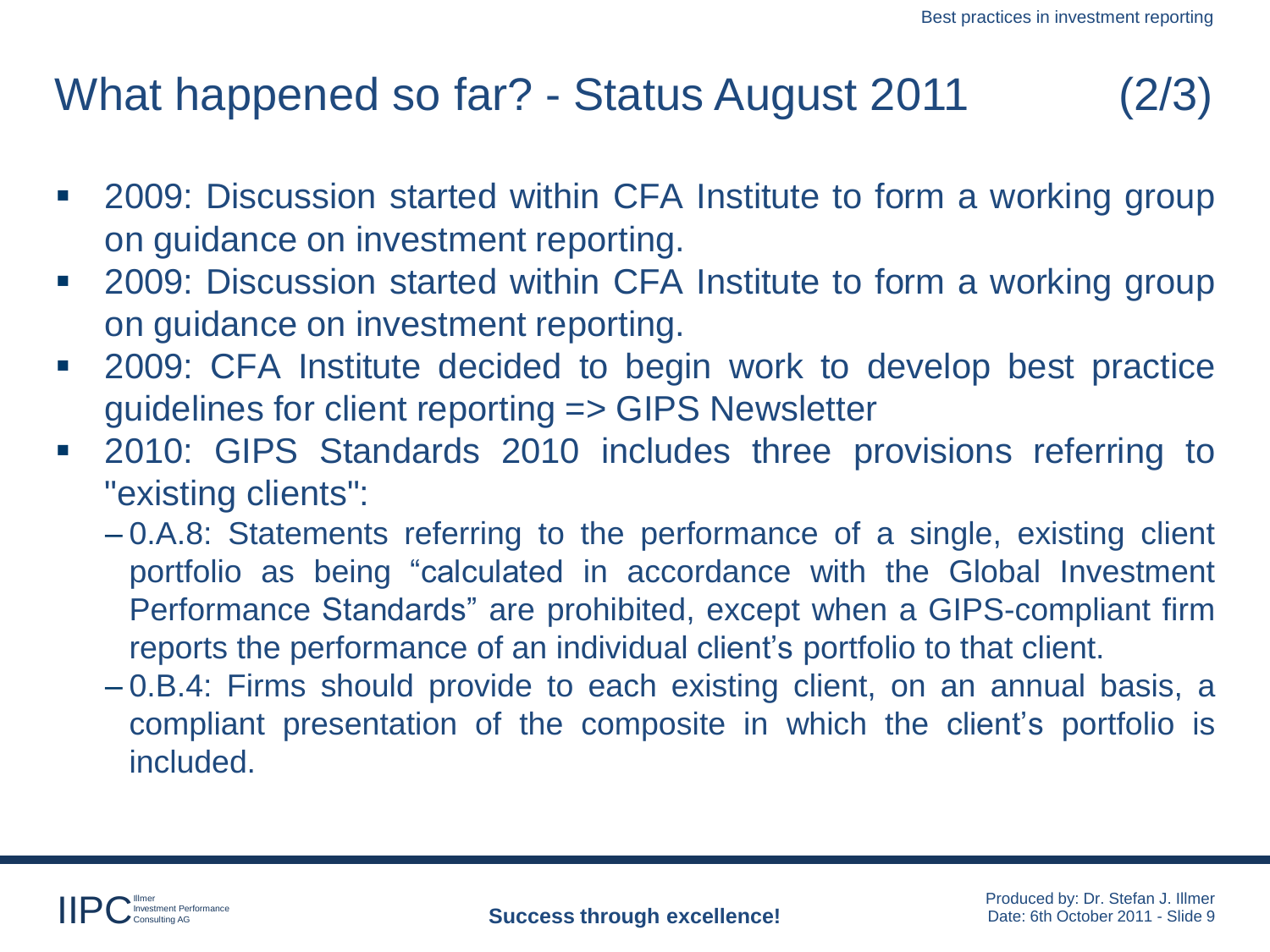# What happened so far? - Status August 2011 (3/3)

- 2010: GIPS Standards 2010 approved by ... continued
	- 8.A.4: When firms present composite performance to an existing wrap fee/sma sponsor that includes only that sponsor's wrap fee/sma portfolios (resulting in a "sponsor-specific composite"):
		- a. Firms must disclose the name of the wrap fee/sma sponsor represented by the sponsor-specific composite; and
		- b. If the sponsor-specific composite compliant presentation is intended for the purpose of generating wrap fee/sma business and does not include performance net of the entire wrap fee, the compliant presentation must disclose that the named sponsor-specific compliant presentation is only for the use of the named wrap fee/sma sponsor.
- 2010: CFA Institute formed the Investment Reporting Working Group (IRWG).
- December 2010: IRWG started work (working group members were chosen and governing documents were created).
- **Since December 2010: Monthly IRWG conference calls.**

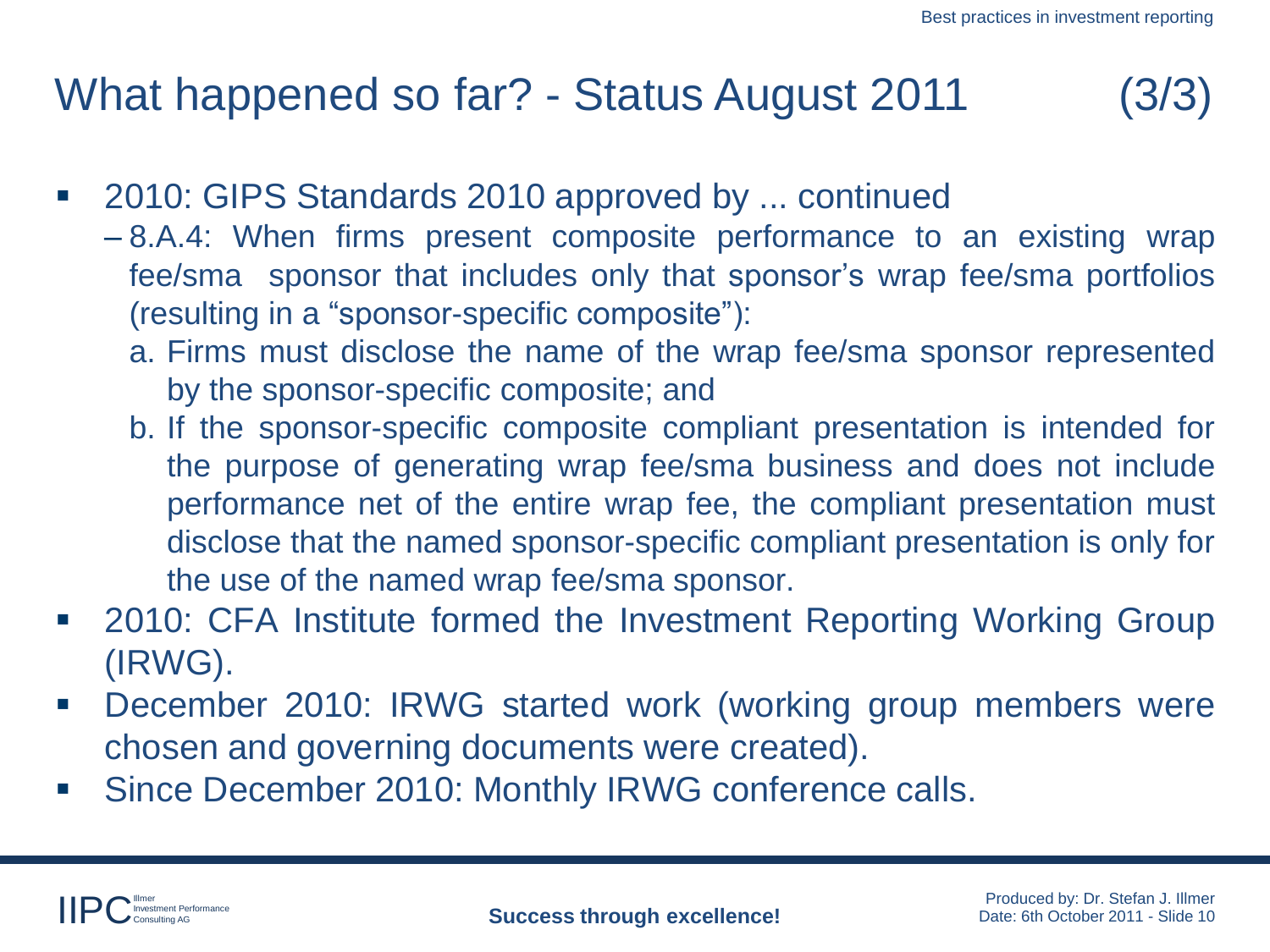# Relationship to GIPS Standards

Investment Reporting Working Group Best Practices



- Please note that this discussion is a preliminary report on work that is ongoing and evolving and therefore subject to changes (status as of August 2011).
- Please note that the Investment Reporting Working Group Best Practices is separate and distinct from the GIPS Standards.

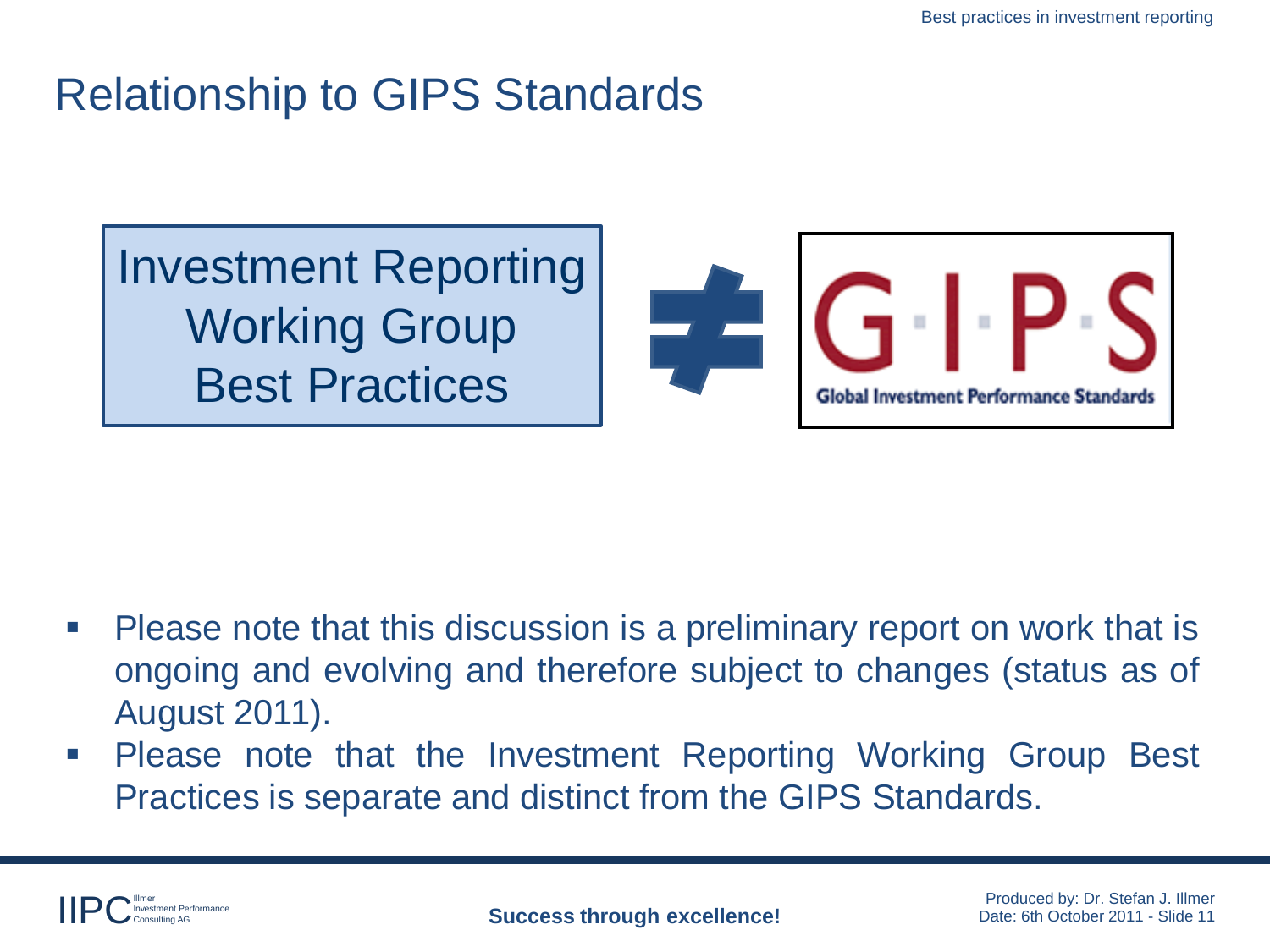### IRWG's objectives and stakeholders

- To establish investment industry best practices for reporting investment results and information that promote interests of and instill confidence in the users of investment reporting (=> principle based best practices).
- To obtain worldwide acceptance of a single standard for the reporting of investment results and information based on the principles of transparency, fair representation, and full disclosure.
- To foster the notion of industry "self-regulation" on a global basis.
- **The IWRG stakeholders are both the professional preparers and the** (intended) users of investment reporting, such as: Asset management companies, custodians, administrators, prime brokers, investment consultants, and investors.

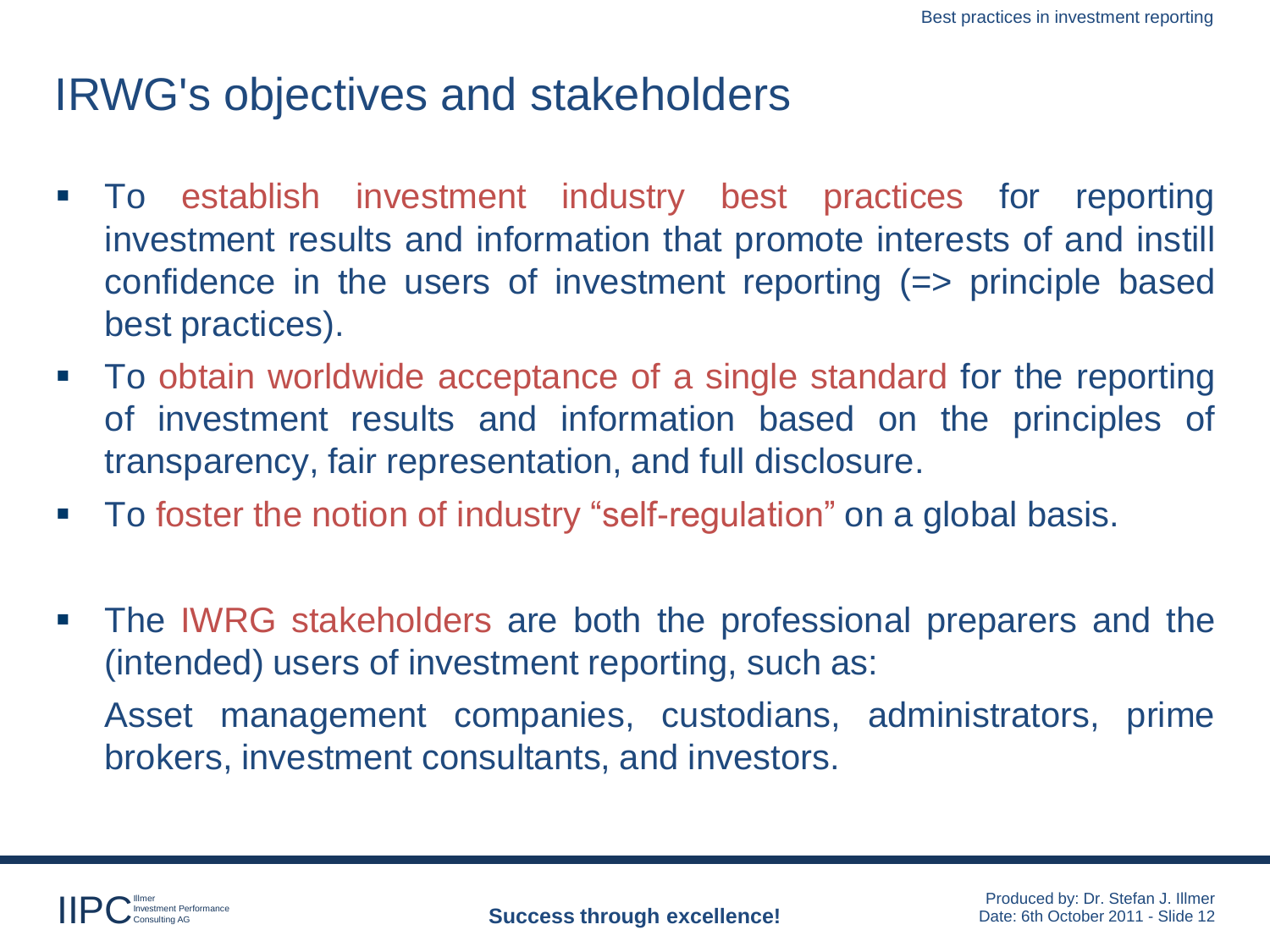### IRWG - definition of investment reporting

- The IWRG defines investment reporting as the preparation and presentation of investment information including the illustration of the investments made, the results achieved, and the risks taken.
- The IRWG understands investment reporting as a subset of overall client reporting within the investment management industry.
- The IWRG considers investment reporting to focus on current exposures of the investments and to include reports on asset allocation, performance, and risk, etc. Therefore, the IRWG does not address reports designed for accounting, tax, and regulatory purposes.
- **The IRWG considers investment reporting not only to include the** output, but also the inputs and the respective policies and procedures.

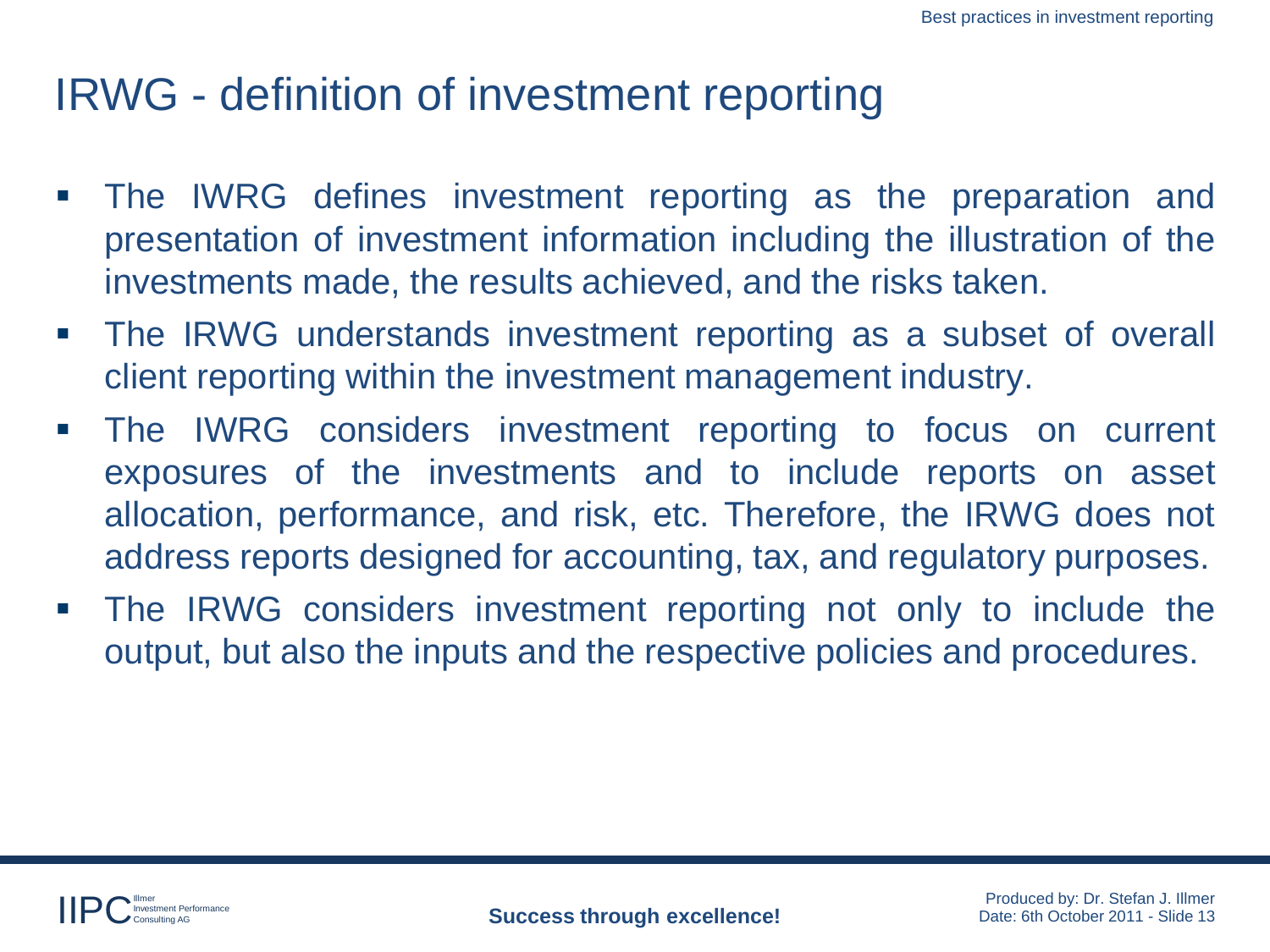## IRWG - goals of the best practices (1/2)

- To improve the quality of investment reporting to allow better feedback into the investment decision-making process.
- To provide guidance on the minimum content of investment reporting.
- To provide guidance on methodologies for preparers and intended users of investment reporting.
- To provide the basis for comparability of investment reporting.
- To provide guidance on the quality of the input data for investment reporting.
- To support stronger internal processes for preparers of investment reporting.
- To provide assurance to intended users of investment reporting that preparers adhere to ethical best practices.
- To provide regulators the basis for potential future regulations in the area of investment reporting.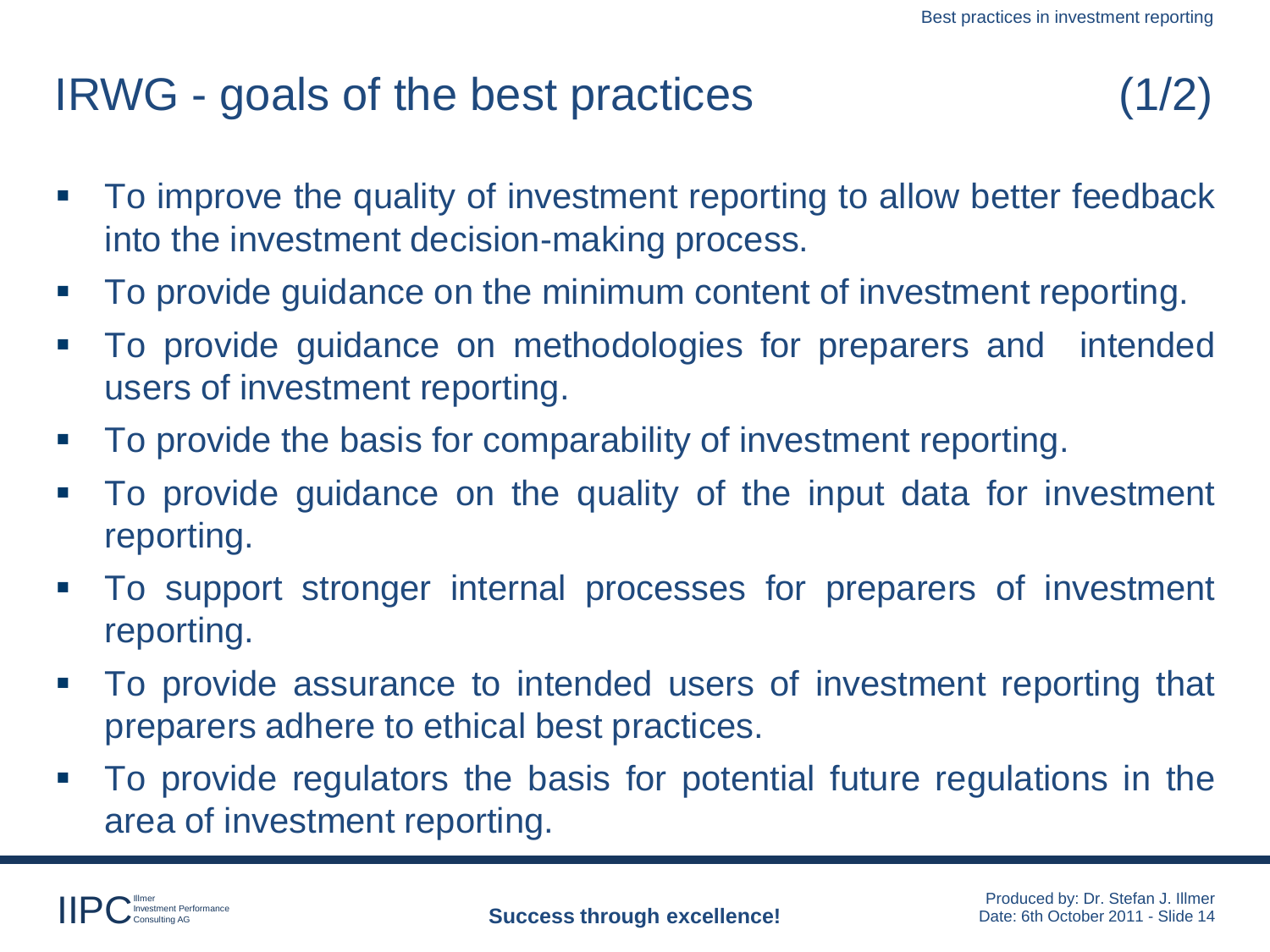# IRWG - goals of the best practices

■ To facilitate education for preparers and recipients/users of investment reporting.

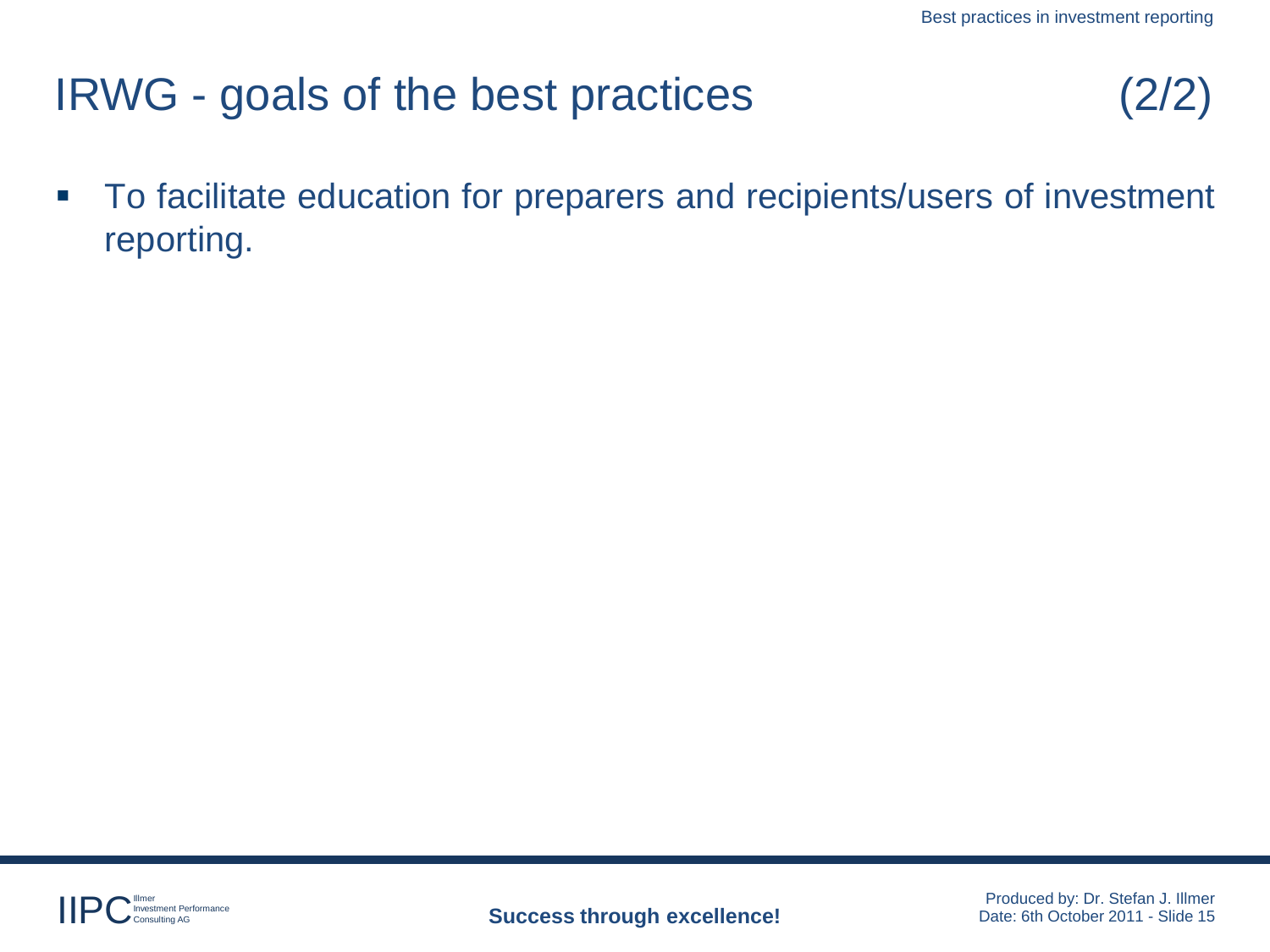# IRWG - guiding principles of the best practices (1/2)

- **The purpose for investment reporting and the reasons for its creation** and content are transparent and clear.
- The type of the intended user or the audience in mind, and their expected use of the investment information, are taken into account when designing the investment reports.
- The investment reporting is a fair representation of the investments made, results achieved, and the risks taken.
- The investment reporting is relevant and appropriate for the presented asset classes and investment strategies.
- The investment reporting complies with all applicable laws and regulations.
- The policies and procedures for investment reporting are documented and available upon request.

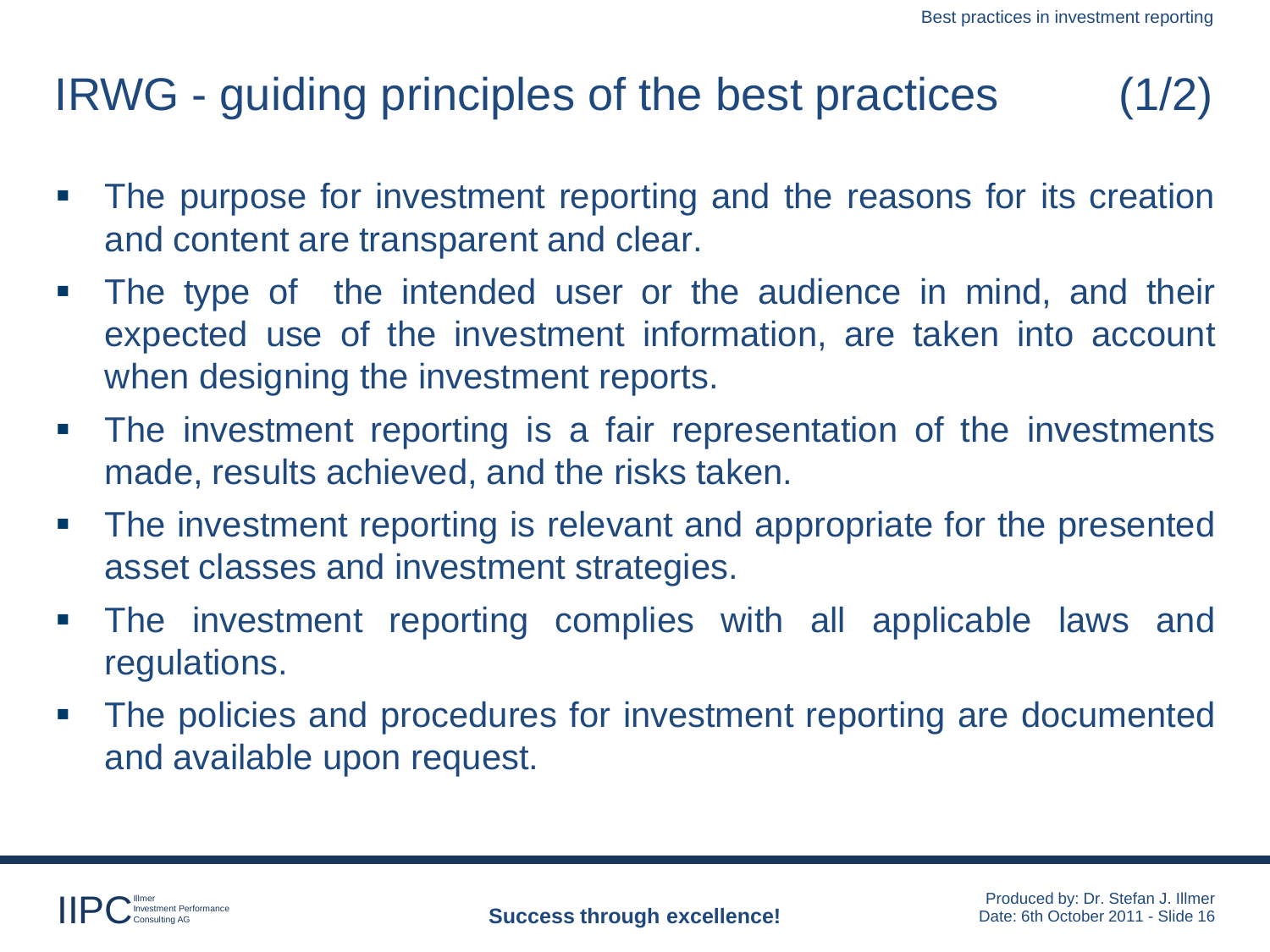# IRWG - guiding principles of the best practices

**The policies and procedures for investment reporting are reviewed by** an independent third party.



...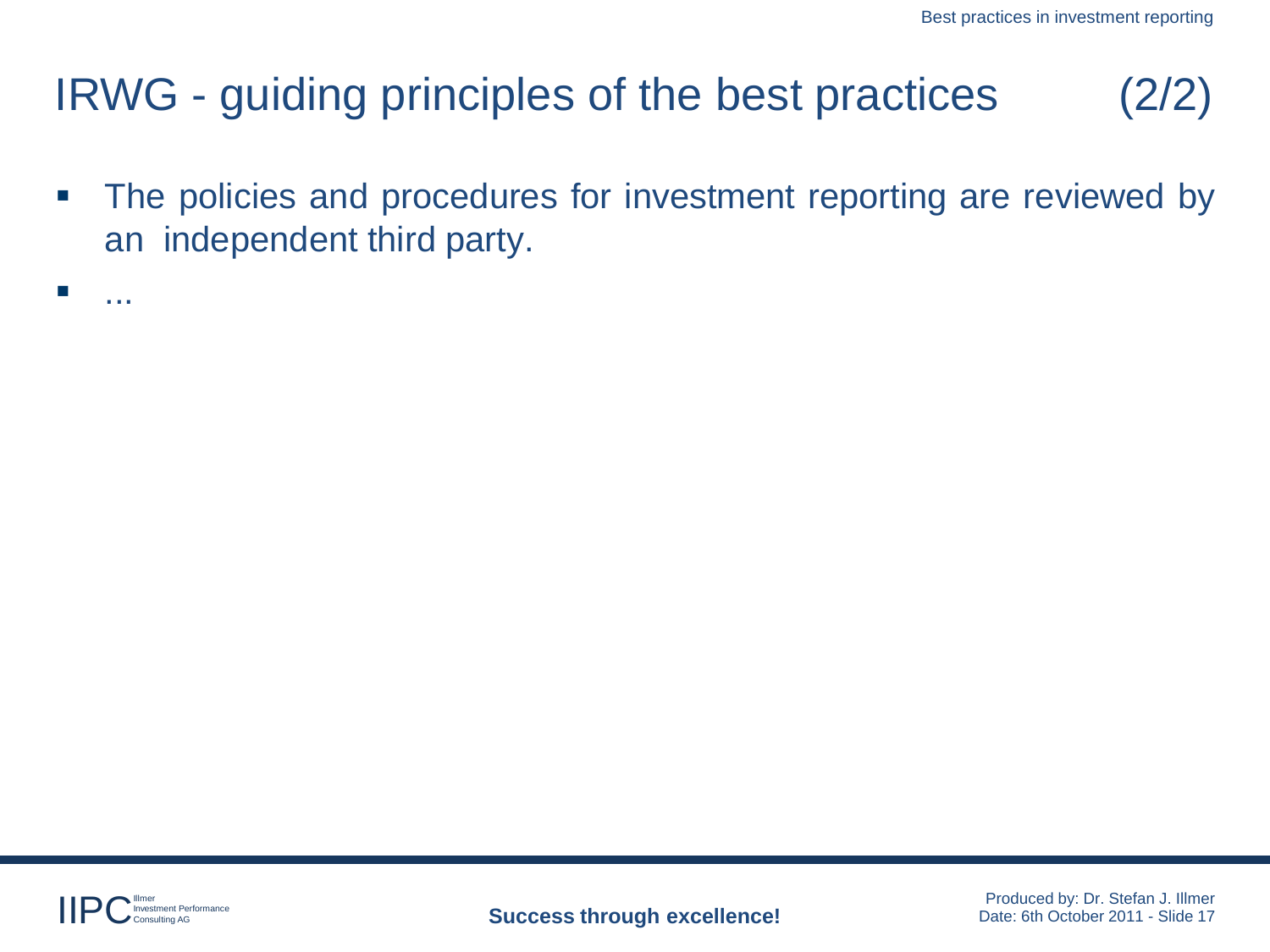## Comments and questions



**Produced by: Dr. Stefan J. Illmer** Performance **Success through excellence!** Produced by: Dr. Stefan J. Illmer Produced by: Dr. Stefan J. Illmer Produced by: Dr. Stefan J. Illmer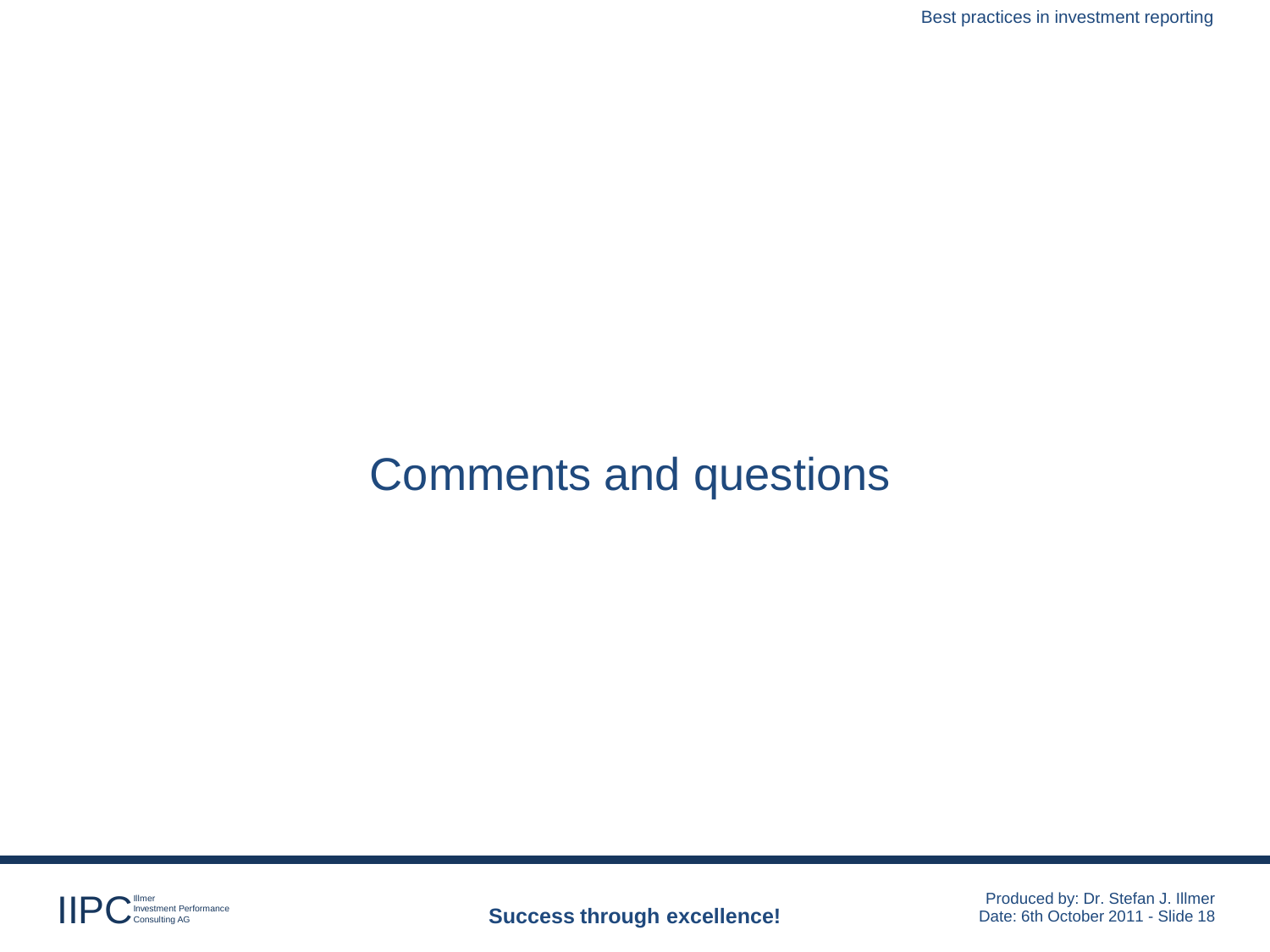#### Contact details

Illmer Investment Performance Consulting AG Weinbergstrasse 28 CH - 8200 Schaffhausen **Switzerland** www.iipc-ag.com



Dr. Stefan Joachim Illmer Tel. +41 / 79 / 962 20 37 Email: stefan.illmer@iipc-ag.com